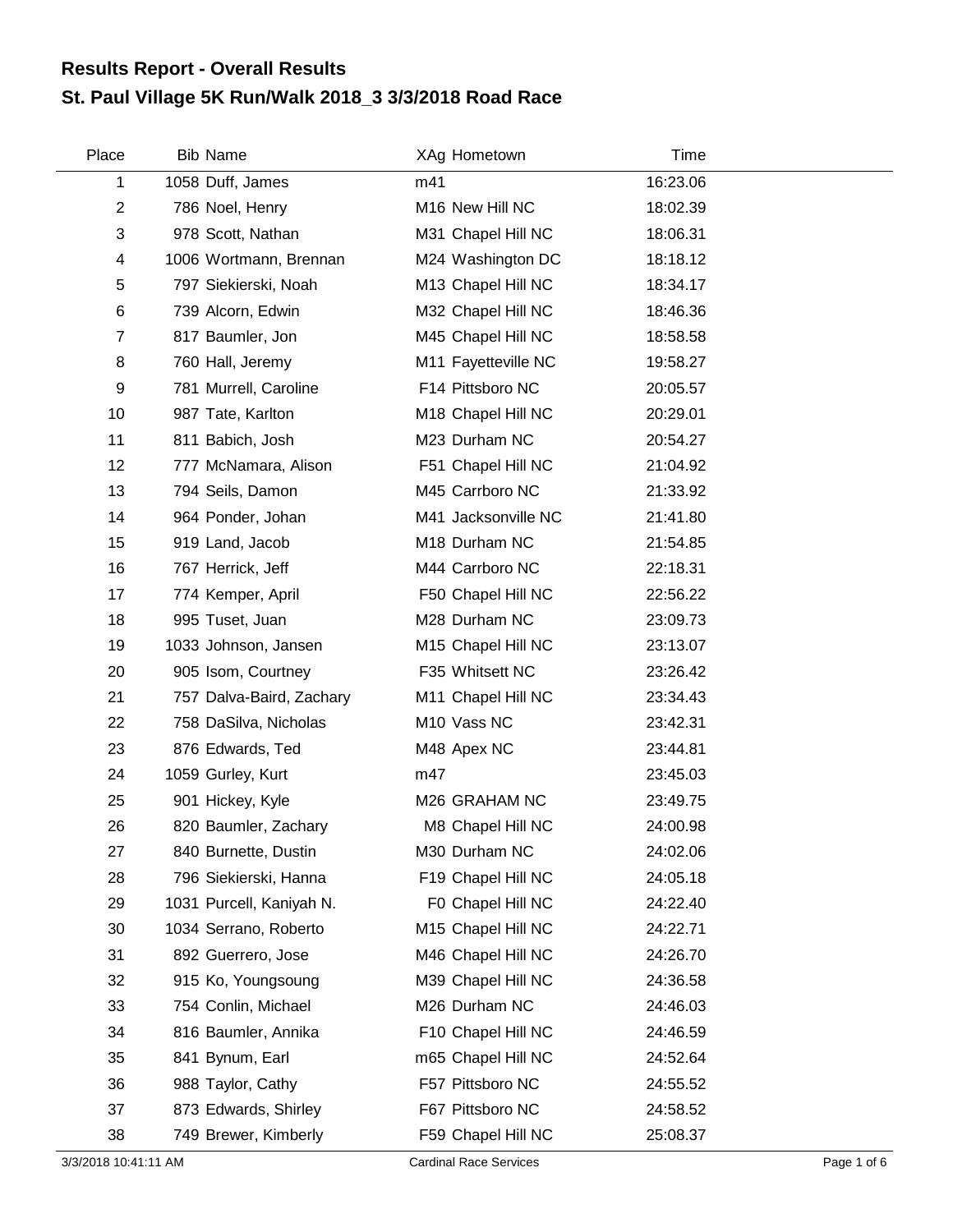| Place | <b>Bib Name</b>              | XAg Hometown        | Time     |  |
|-------|------------------------------|---------------------|----------|--|
| 39    | 891 guerrero, carolina       | F14 Chapel Hill NC  | 25:22.34 |  |
| 40    | 900 Hernandez, Mariela       | F38 Chapel Hill NC  | 25:22.58 |  |
| 41    | 1026 Tarantino, Lisa         | F50 Chapel Hill NC  | 25:51.75 |  |
| 42    | 1053 Tucker, Tom             | m <sub>61</sub>     | 26:04.19 |  |
| 43    | 793 Schwartz, Scott          | M30 Raleigh NC      | 26:05.52 |  |
| 44    | 818 Baumler, Katie           | F44 Chapel Hill NC  | 26:39.50 |  |
| 45    | 795 Siekierski, Coleen       | F50 Chapel Hill NC  | 26:39.73 |  |
| 46    | 792 Schwartz, Leslie         | F29 Raleigh NC      | 26:49.99 |  |
| 47    | 784 Murrell, Sherri          | F53 Pittsboro NC    | 27:07.18 |  |
| 48    | 893 Guerrero Torres, Vicente | M37 Chapel Hill NC  | 27:08.98 |  |
| 49    | 951 Mockler, Jacob           | M26 Durham NC       | 27:15.50 |  |
| 50    | 770 Hosman, Suzie            | F55 Chapel Hill NC  | 27:17.96 |  |
| 51    | 1070 Berry, Summerr          | f12                 | 27:29.13 |  |
| 52    | 800 Sullivan, Matthew        | M50 Chapel Hill NC  | 27:53.14 |  |
| 53    | 799 Sternlof, Emma           | F26 Durham NC       | 27:58.74 |  |
| 54    | 956 Oo, April                | F22 Carrboro NC     | 28:03.92 |  |
| 55    | 742 Arnel, Tom               | M55 Carrboro NC     | 28:05.80 |  |
| 56    | 1027 Wiltshire, Jonah        | M12 Chapel Hill NC  | 28:34.09 |  |
| 57    | 918 Land, Gerald             | M56 Durham NC       | 28:48.76 |  |
| 58    | 822 Bennett, Channing        | M29 Carrboro NC     | 29:14.40 |  |
| 59    | 879 Freeman, Kenda           | F30 Durham NC       | 29:23.68 |  |
| 60    | 821 Beaman, Ron              | M48 Chapel Hill NC  | 30:27.52 |  |
| 61    | 952 Morales, Mayra           | F31                 | 30:38.89 |  |
| 62    | 1066 Cheek, Merrily          | f41 Hillsborough NC | 30:42.82 |  |
| 63    | 1017 Herring, Andrew         | M12 Carrboro NC     | 30:59.15 |  |
| 64    | 1001 Wiggins, Symphony       | F17 Chapel Hill NC  | 31:11.20 |  |
| 65    | 756 Craig, Quarry            | M18 Raleigh NC      | 31:35.84 |  |
| 66    | 778 McNamara, James          | M75 Chapel Hill NC  | 31:40.93 |  |
| 67    | 916 Lacey, Mark              | M57 Greensboro NC   | 31:49.90 |  |
| 68    | 954 Norman, Darrence         | M32 Durham NC       | 31:55.87 |  |
| 69    | 775 Kreutzer, Emily          | F35 Carrboro NC     | 32:00.92 |  |
| 70    | 985 Streater, Gregory        | M31 Durham NC       | 32:08.18 |  |
| 71    | 854 Chavez, Karen            | F12 Carrboro NC     | 32:31.94 |  |
| 72    | 741 Arceo, Beatriz           | F43 Raleigh NC      | 32:38.22 |  |
| 73    | 759 DRAKE, ANN               | F73 Chapel Hill NC  | 33:11.47 |  |
| 74    | 773 Karpinos, Ralph          | M67 Chapel Hill NC  | 33:18.87 |  |
| 75    | 1073 Booth, Donna            | F53 Hillsborough NC | 33:22.07 |  |
| 76    | 933 Lopez Cortez, Diego      | M8 Chapel Hill NC   | 33:22.44 |  |
| 77    | 932 Lopez, Ricardo           | M44 Chapel Hill NC  | 33:24.51 |  |
| 78    | 618 Gamez Reyes, Leo         | m15                 | 33:25.13 |  |
| 79    | 776 McGuire, Mary Ellen      | F47 Chapel Hill NC  | 33:30.68 |  |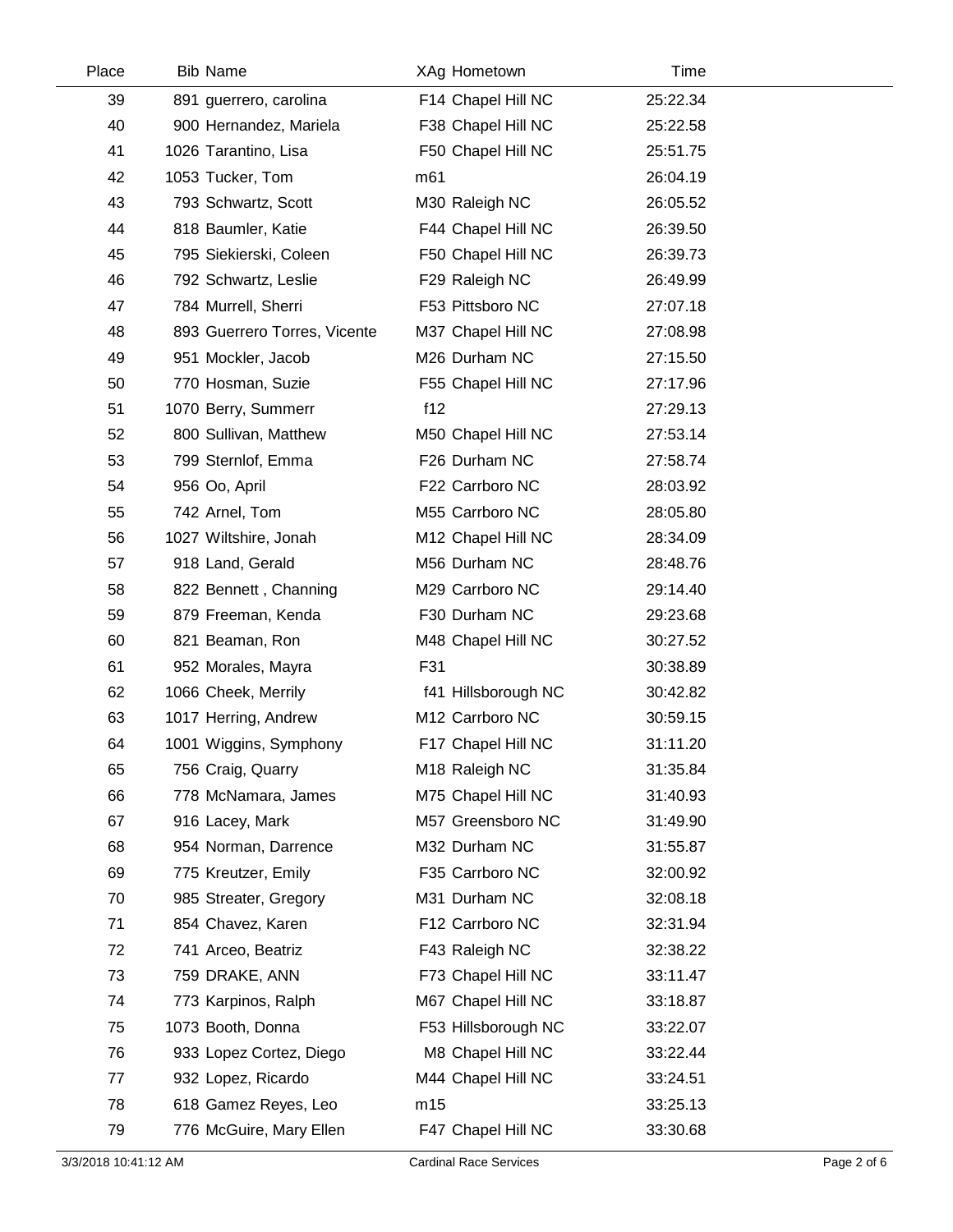| Place | <b>Bib Name</b>             | XAg Hometown        | Time     |  |
|-------|-----------------------------|---------------------|----------|--|
| 80    | 970 Roberts, Kristen        | F36 DURHAM NC       | 33:31.89 |  |
| 81    | 969 Roberts, Garland        | M35 DURHAM NC       | 33:34.50 |  |
| 82    | 865 Davis, LaTonya          | F50 Chapel Hill NC  | 34:04.88 |  |
| 83    | 982 Smithey, Harold         | M21                 | 34:17.69 |  |
| 84    | 855 Chavez, Leslie          | F11 Carrboro NC     | 34:31.14 |  |
| 85    | 857 Chavez Martinez, Maria  | F0 Carrboro NC      | 34:33.54 |  |
| 86    | 1016 Herring, AJ            | M14 Carrboro NC     | 34:33.82 |  |
| 87    | 937 Lyons-Okelly, Amir      | M12 Durham NC       | 35:03.65 |  |
| 88    | 834 Branch, Nicole          | F12 Carrboro NC     | 35:12.81 |  |
| 89    | 1069 Berry, Autumn          | f9                  | 35:24.97 |  |
| 90    | 944 McLendon, Anissa        | f50 Carrboro NC     | 35:25.06 |  |
| 91    | 1068 Berry, David           | m40                 | 35:25.20 |  |
| 92    | 930 Lindsay, Dennis         | M54 Durham NC       | 35:36.81 |  |
| 93    | 1013 Young, Yasmeen         | F32 Youngsville NC  | 35:51.34 |  |
| 94    | 765 Harris, Morgan          | M37 Chapel Hill NC  | 35:59.16 |  |
| 95    | 1052 Neville, Jerry         | m <sub>62</sub>     | 36:01.17 |  |
| 96    | 966 Ponder, Joi             | F39 Durham NC       | 36:02.69 |  |
| 97    | 1050 Drake, Max             | m63 Chapel Hill NC  | 37:08.79 |  |
| 98    | 1049 Moritz, Claire         | f64 Chapel Hill NC  | 37:09.81 |  |
| 99    | 829 Blackwell, Wade         | M67 Brown Summit NC | 37:09.81 |  |
| 100   | 617 Mason-Carrter, Jenea    | f16                 | 37:17.84 |  |
| 101   | 615 poo, Gan                | f16                 | 37:23.82 |  |
| 102   | 934 Lopez Cortez, Guadalope | F12 Chapel Hill NC  | 37:53.27 |  |
| 103   | 895 Hamburg, Troy           | M50 Carrboro NC     | 38:04.82 |  |
| 104   | 967 Price, Tim              | M60 Durham NC       | 38:10.89 |  |
| 105   | 1048 Baca-Atlas, Michael    | M29 Chapel Hill NC  | 38:11.70 |  |
| 106   | 790 Ponder, Jack            | M11 Durham NC       | 38:31.75 |  |
| 107   | 789 Ponder, Evelyn          | F15 Durham NC       | 38:38.48 |  |
| 108   | 861 Cortez, Edith           | F42 Chapel Hill NC  | 38:50.23 |  |
| 109   | 753 Chrisman, Allan         | M72 Chapel Hill NC  | 39:32.31 |  |
| 110   | 801 Wallace, Teri           | F54 Chapel Hill NC  | 40:02.27 |  |
| 111   | 771 Jackson, Emily          | F31 Chapel Hill NC  | 40:02.36 |  |
| 112   | 788 Ponder, Celia           | F45 Durham NC       | 40:22.84 |  |
| 113   | 908 Jenkins, Deandra        | F26 Durham NC       | 40:28.18 |  |
| 114   | 807 Arnette, Ajua           | F7 Durham NC        | 40:32.89 |  |
| 115   | 996 Tuset, Monique          | F28 Durham NC       | 40:38.61 |  |
| 116   | 1002 Williams, Jalen        | M13 Mebane NC       | 41:05.33 |  |
| 117   | 906 Isom, Santonius         | M37 Whitsett NC     | 41:23.03 |  |
| 118   | 806 Alston, Shereese        | F30 Chapel Hill NC  | 41:30.86 |  |
| 119   | 904 Hughes, Dana            | F43 Snow Camp NC    | 41:34.91 |  |
| 120   | 1019 Hughes-Smith, Olivia   | F7 Snow Camp NC     | 41:55.87 |  |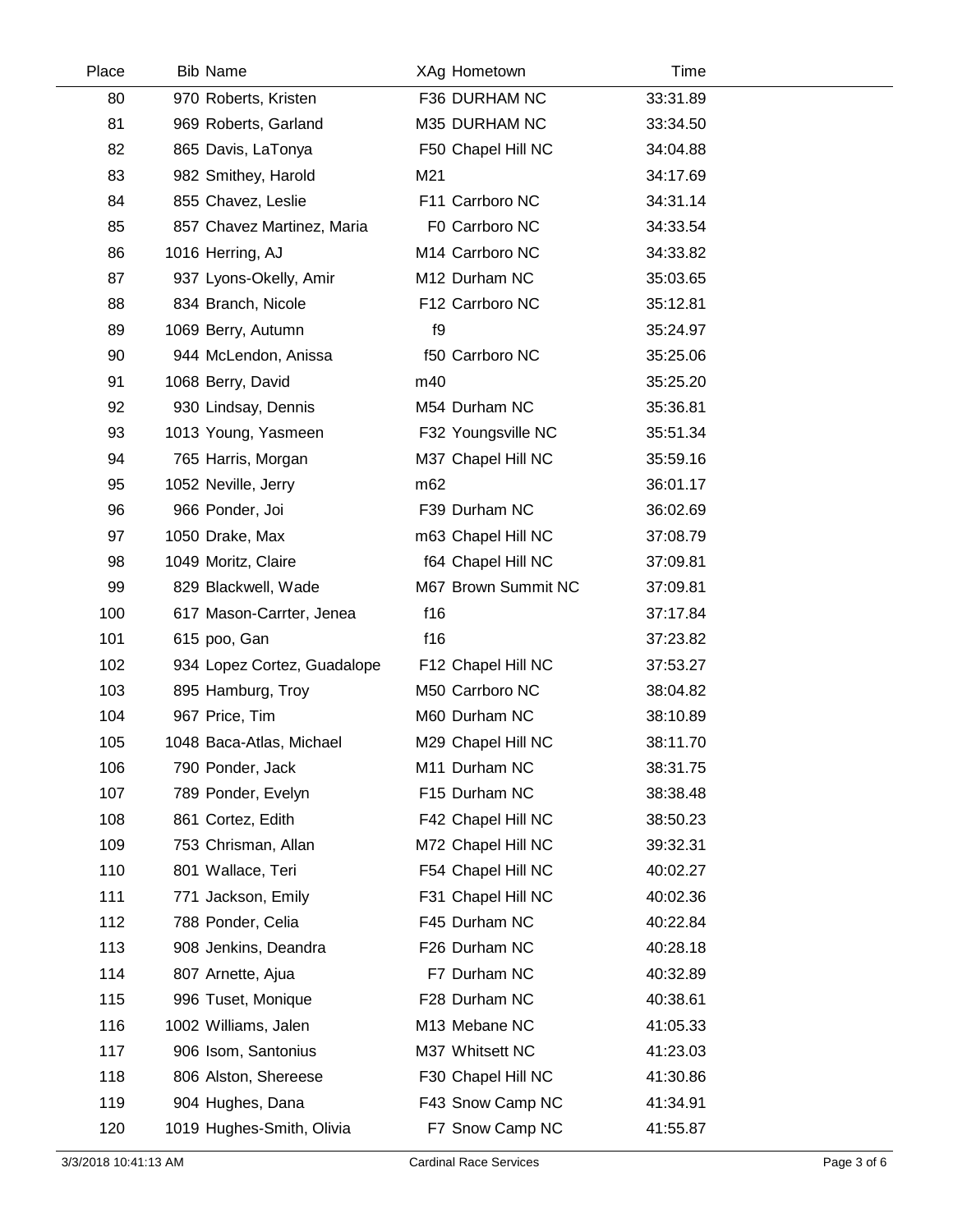| Place | <b>Bib Name</b>              | XAg Hometown        | Time     |
|-------|------------------------------|---------------------|----------|
| 121   | 1039 Hanson-Baldauf, Dana    | F48 Chapel Hill NC  | 41:56.51 |
| 122   | 1040 Tosano, Ewan            | M28 Chapel Hill NC  | 41:57.12 |
| 123   | 984 Spinks, Inga             | F44 Greensboro NC   | 41:58.33 |
| 124   | 867 Dawkins, Angelita        | F30 Durham NC       | 42:01.94 |
| 125   | 755 Craig, Byron             | M46 Raleigh NC      | 42:34.68 |
| 126   | 844 Bynum, Linda             | f64 Chapel Hill NC  | 42:39.75 |
| 127   | 1062 AkeZA, Ariella          | F26 Durham NC       | 42:53.12 |
| 128   | 931 Lindsay, Kathy           | F56 Durham NC       | 42:53.66 |
| 129   | 1010 Young, Khalil           | M15 Youngsville NC  | 42:55.17 |
| 130   | 1009 Young, Kerine           | F33 Durham NC       | 42:57.77 |
| 131   | 766 Harris, Stephanie        | M37 Chapel Hill NC  | 43:07.23 |
| 132   | 763 Harris, James Paul       | M3 Chapel Hill NC   | 43:07.24 |
| 133   | 1072 Lee, Kenita             | f16                 | 43:28.92 |
| 134   | 1071 Kuenzi, Kaithin         | f17                 | 43:29.94 |
| 135   | 907 Jackson, Dianne          | F55 Pittsboro NC    | 44:08.37 |
| 136   | 808 Arnette, Robin           | f49 Durham NC       | 44:14.92 |
| 137   | 962 Phillips, Mary           | F73 Chapel Hill NC  | 44:15.59 |
| 138   | 914 Kirkpatrick, Natalie     | F54 Charlotte NC    | 44:32.26 |
| 139   | 1067 Rogers, Anna            | f16                 | 45:10.61 |
| 140   | 866 Davis, Sharon            | f61 Carrboro NC     | 45:32.58 |
| 141   | 961 Patterson, Kennedi       | F7 Chapel Hill NC   | 45:47.76 |
| 142   | 889 Graves, Sr., Jaffa       | M70 Greensboro NC   | 46:26.59 |
| 143   | 1007 Wright, Lelia           | F74 Brown Summit NC | 46:30.50 |
| 144   | 805 Alston, Brittney         | F28 Chapel Hill NC  | 46:33.86 |
| 145   | 1065 Marne, Meredith         | f48 Chapel Hill NC  | 46:58.24 |
| 146   | 942 Marley, Nina             | F69 Greensboro NC   | 47:38.30 |
| 147   | 744 Bazzari, Phyllis         | F63 Pittsboro NC    | 47:48.69 |
| 148   | 993 Townsend, Justin         | M7 Raleigh NC       | 47:52.01 |
| 149   | 992 Townsend, Brandon        | M9 Raleigh NC       | 47:58.57 |
| 150   | 940 Marley, Bernard          | M42 Greensboro NC   | 48:00.92 |
| 151   | 994 Townsend, Koren          | F41 Raleigh NC      | 48:01.82 |
| 152   | 620 Blackwood, charles       | m <sub>58</sub>     | 48:03.74 |
| 153   | 619 Blackwood, Lisa          | f <sub>56</sub>     | 48:03.78 |
| 154   | 878 Foushee, Joshwon         | m22 Carrboro NC     | 49:04.61 |
| 155   | 1045 McClain, Ashanti        | F9 Chapel Hill NC   | 49:16.48 |
| 156   | 832 Branch, David            | M0 Carrboro NC      | 49:37.06 |
| 157   | 1032 Webb-Wright, Nia Nicole | F15 Chapel Hill NC  | 50:04.96 |
| 158   | 1000 White, Marva            | F62 Brown Summit NC | 50:16.27 |
| 159   | 957 Parker, Byran            | M46 Chapel Hill NC  | 50:21.92 |
| 160   | 939 Makeshi, Huguette        | F18 Carrboro NC     | 50:22.20 |
| 161   | 1008 Wright, Levi            | M74 Brown Summit NC | 50:26.95 |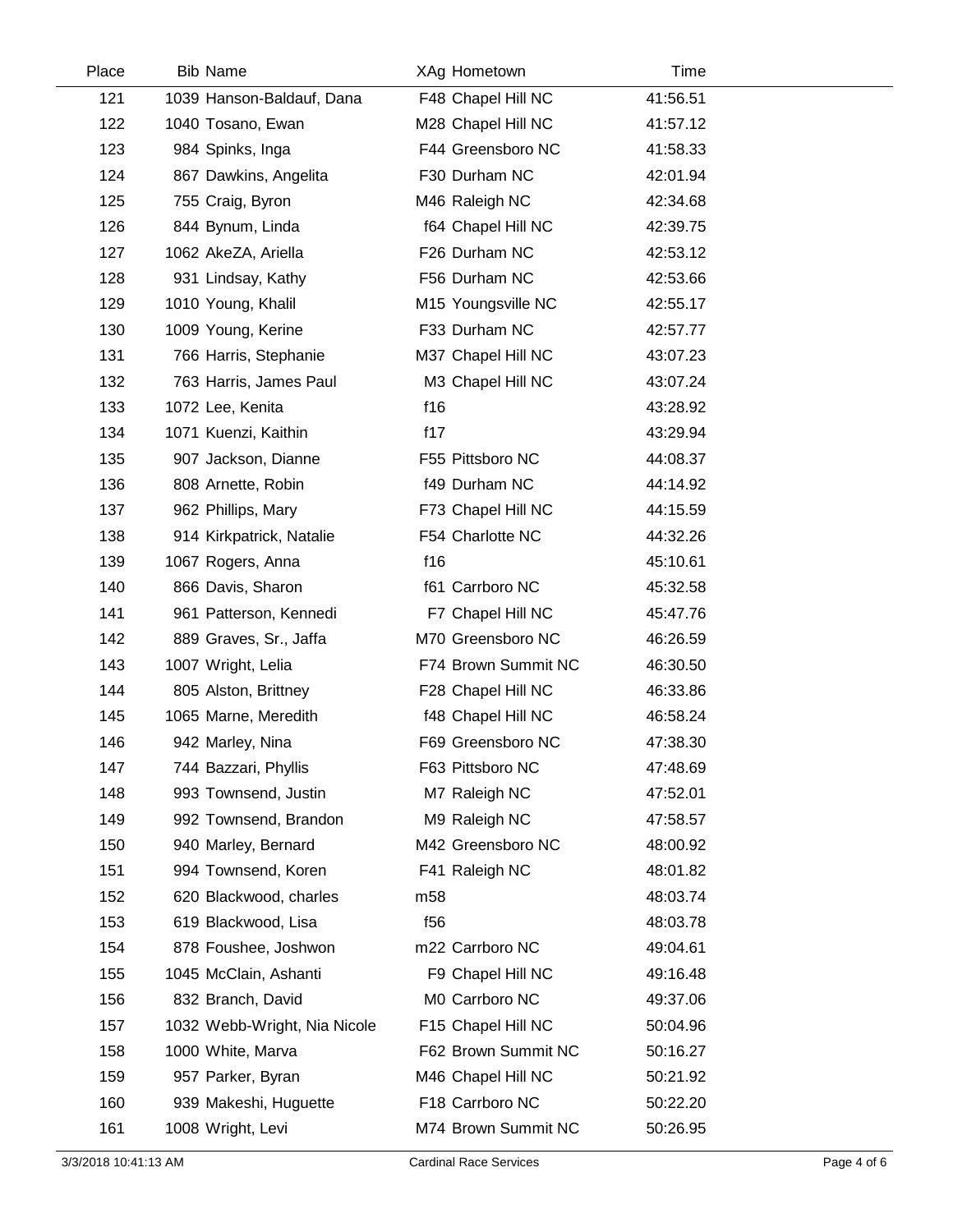| Place | <b>Bib Name</b>                | XAg Hometown       | Time     |  |
|-------|--------------------------------|--------------------|----------|--|
| 162   | 974 Rushing, Johnna            | f14 Chapel Hill NC | 50:35.51 |  |
| 163   | 869 DeBose, Chaz               | M12 Durham NC      | 51:11.76 |  |
| 164   | 1036 Cannon-Phillips, Jamesena | F0 Chapel Hill NC  | 51:36.60 |  |
| 165   | 1023 Smith-Robinson, Gwendoly  | F11 Chapel Hill NC | 51:37.87 |  |
| 166   | 1064 Barkley, Dorothy          | f58 Chapel Hill NC | 51:46.02 |  |
| 167   | 920 Land, Lindsey              | F30 Durham NC      | 51:47.43 |  |
| 168   | 953 Newsome, Tiffany           | F27 Durham NC      | 51:47.83 |  |
| 169   | 890 Graves, Sr., Spencer       | M72 Greensboro NC  | 51:49.95 |  |
| 170   | 888 Graves, Sr., Jada          | F18 Greensboro NC  | 51:54.86 |  |
| 171   | 837 Broun, Jonathan            | M53 Carrboro NC    | 52:00.16 |  |
| 172   | 812 Bailey, Delores            | F60 Chapel Hill NC | 52:11.16 |  |
| 173   | 743 Baird, Traci               | F47 Chapel Hill NC | 52:16.92 |  |
| 174   | 787 Parnes, Jane               | F72 Chapel Hill NC | 52:16.97 |  |
| 175   | 825 Blackwell, Jonathan        | M38 Randleman NC   | 52:28.84 |  |
| 176   | 826 Blackwell, Jonathan        | M9 Randleman NC    | 52:32.83 |  |
| 177   | 836 Broun, Joal                | F57 Carrboro NC    | 52:44.89 |  |
| 178   | 849 Cates, Morris              | m70 Lincolnton NC  | 53:09.90 |  |
| 179   | 768 Herring, Karen             | F52 Carrboro NC    | 53:19.91 |  |
| 180   | 1022 Roberson, Lakisha         | F12 Chapel Hill NC | 53:23.16 |  |
| 181   | 1030 Williams- Clark, Latoya   | F0 Mebane NC       | 53:26.94 |  |
| 182   | 858 Clark, Patai               | F8 Mebane NC       | 53:28.58 |  |
| 183   | 872 Diaz, Sonia                | F34 Randleman NC   | 53:29.91 |  |
| 184   | 910 Kee, Justin                | M30 Lincolnton NC  | 53:31.55 |  |
| 185   | 616 Gamez, Merlin              | f16                | 53:57.68 |  |
| 186   | 621 Zaw, Elizabeth             | f16                | 54:04.51 |  |
| 187   | 863 Daniels, Mirah             | F17 Carrboro NC    | 54:10.28 |  |
| 188   | 998 Walk-McDowell, Patrenia    | F49 Durham NC      | 54:10.82 |  |
| 189   | 1018 Herring, Ava              | F12 Carrboro NC    | 54:13.78 |  |
| 190   | 828 Blackwell, Samuel          | M7 Randleman NC    | 54:25.95 |  |
| 191   | 827 Blackwell, Russell         | M69 Carrboro NC    | 54:28.64 |  |
| 192   | 1015 Crocker, ViVica           | F14 Chapel Hill NC | 54:34.84 |  |
| 193   | 779 Middleton-Foushee, Barbar  | F53 Carrboro NC    | 54:34.84 |  |
| 194   | 752 Chaney, Bethany            | F49 Carrboro NC    | 54:34.93 |  |
| 195   | 845 Carey, Moses               | m72 Chapel Hill NC | 54:48.91 |  |
| 196   | 925 Lee, Howard                | M82 Chapel Hill NC | 54:55.88 |  |
| 197   | 883 Garcia, Ashlee             | F14 Chapel Hill NC | 54:56.95 |  |
| 198   | 886 Garcia, Oscar              | M41 Chapel Hill NC | 54:59.55 |  |
| 199   | 1057 Chimuzinga, Toka          | m12 Chapel Hill NC | 55:03.48 |  |
| 200   | 1056 Bergey, Steve             | m <sub>56</sub>    | 55:03.49 |  |
| 201   | 850 Cates, Wanda               | f69 Lincolnton NC  | 55:41.91 |  |
| 202   | 802 Worthy, Allison            | F62 Chapel Hill NC | 55:56.58 |  |